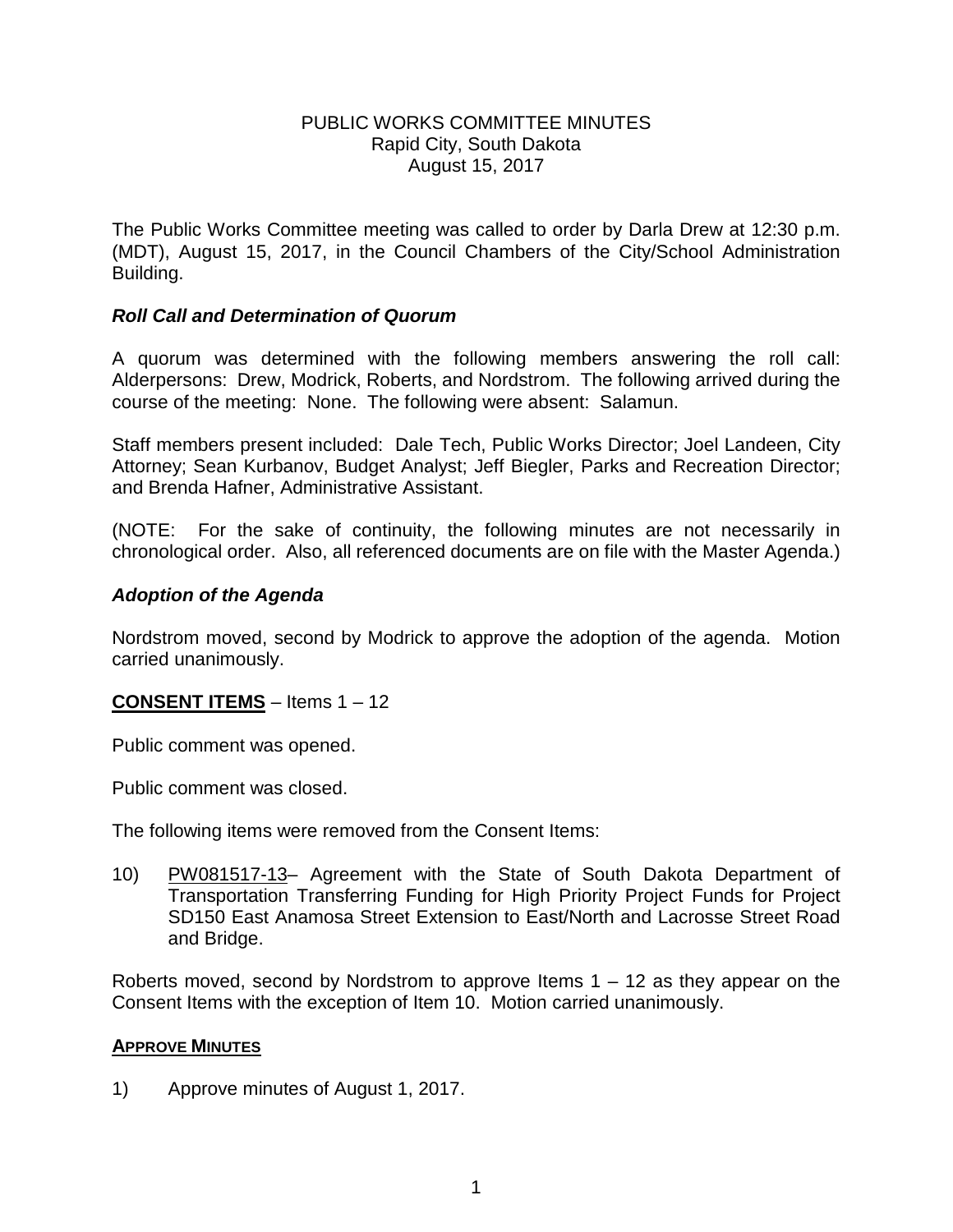### **ITEMS FROM THE PUBLIC WORKS DEPARTMENT**

### **APPROVE CHANGE ORDER**

- 2) PW081517-01 Change Order #1F to Complete Concrete, Inc. DBA Complete Contracting Solutions for 2017 Street Patching Project, Project No. 16-2354 / CIP No. 50844 for an increase of \$19,644.16.
- 3) PW081517-02 Change Order #1F to Complete Concrete, Inc. for 2016 Miscellaneous Improvements, Project No. 15-2308 / CIP No. 50298 for an increase of \$12,901.27.

### **AUTHORIZE STAFF TO ADVERTISE FOR BIDS**

4) PW081517-03 – Parkview ASA Bathroom-Concessions, Project No. 17-2393. Estimated Cost: \$200,000.00.

### **AUTHORIZE MAYOR AND FINANCE OFFICER TO SIGN**

- 5) PW081517-04 Agreement between the City of Rapid City and Skyline Engineering, LLC for Construction Phase Professional Services for Well No. 9 Electrical Improvements, Project No. 16-2365 / CIP No. 51145 in the amount of \$7,965.00.
- 6) PW081517-05 Agreement between the City of Rapid City and Dakota Pump, Inc. for WRF Potable Water Improvements Supervisory Control and Data Acquisition (SCADA) Integration; Project No. 15-2266 / CIP No. 51079 in the amount of \$22,938.00.
- 7) PW081517-06 Resolution No. 2017-072 a Construction Fee Resolution for Country Road & 143rd Avenue Water Transmission Main Extension Low Level - Oversize, Project No. 14-2174.
- 8) PW081517-07 Resolution No. 2017-073 a Construction Fee Resolution for Country Road Water Transmission Main Extension North Rapid High Level - Oversize, Project No. 14-2173.
- 9) PW081517-08– Resolution No. 2017-074 a Construction Fee Resolution for Country Road & 143rd Avenue Water Transmission Main Extension - Frontage, Project No. 14-2173 and 14-2174.

#### **ENGINEERING SERVICES**

11) PW081517-09 – Direct Staff to Create an H-Lot for Highway Purposes in the South 78-5 Feet of the West 98.5 Feet of Block 31, Airport Addition, Section 25, T2N, R7E, BHM, Rapid City, Pennington County, South Dakota, more commonly known as 248 Curtis Street.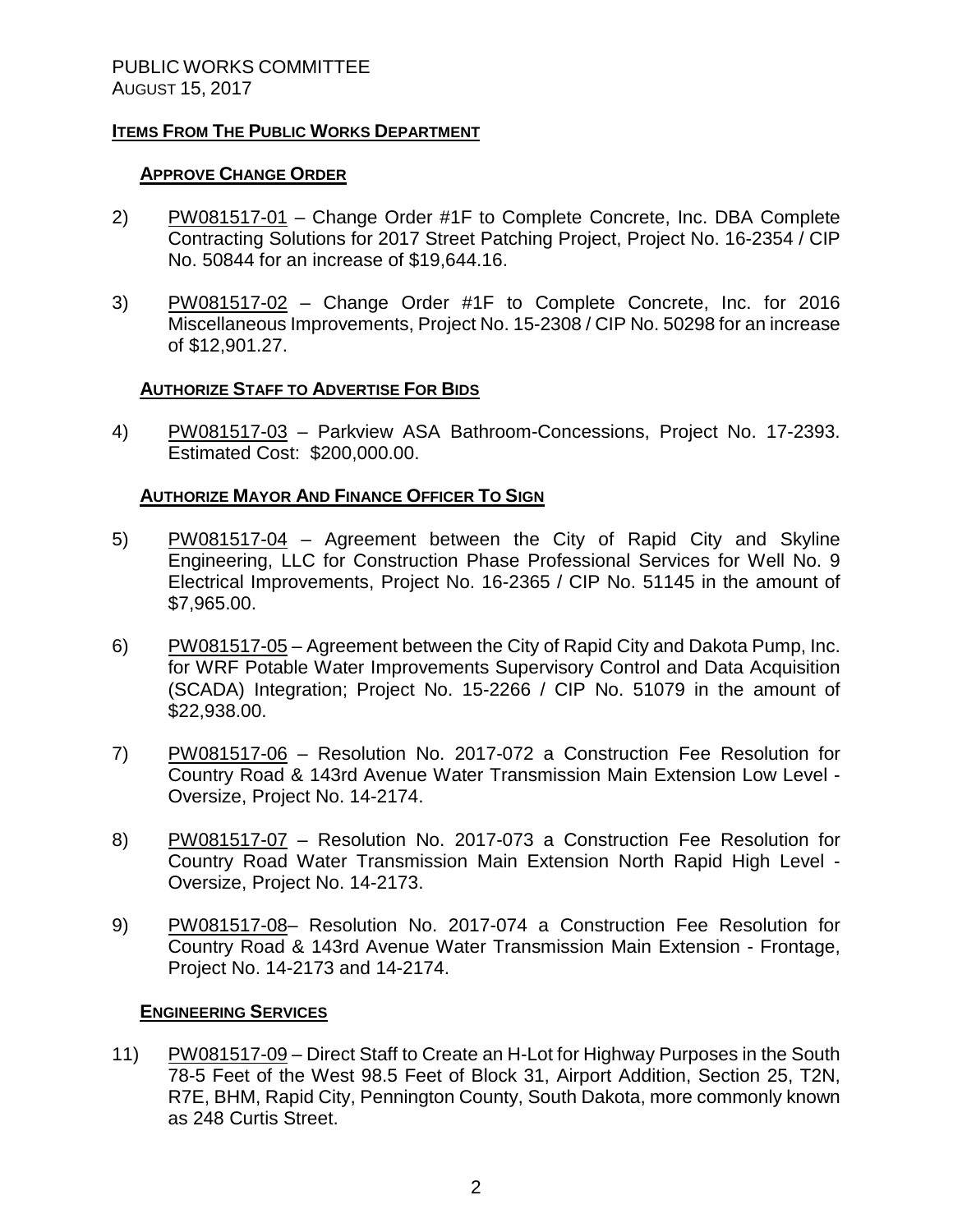# **SOLID WASTE DIVISION**

12) PW081517-10 – Authorize Staff to Seek Proposals for Professional Consulting Services for Landfill Environmental Monitoring for a five-year period, Project No. SW09-2017.

END OF CONSENT ITEMS

# **ITEMS FROM THE PUBLIC WORKS DEPARTMENT**

# **AUTHORIZE MAYOR AND FINANCE OFFICER TO SIGN**

10) PW081517-13– Nordstrom moved, second by Modrick to Authorize Mayor and Finance Officer to Sign an Agreement with the State of South Dakota Department of Transportation Transferring Funding for High Priority Project Funds for Project SD150 East Anamosa Street Extension to East/North and Lacrosse Street Road and Bridge. Nordstrom and Tech explained the agreement and funding. Motion carried unanimously. *On consent calendar*

# **NON-CONSENT ITEMS** – Items 13 – 14

Public comment was opened.

Public comment was closed.

# **ITEMS FROM THE PUBLIC WORKS DEPARTMENT**

#### **ENGINEERING SERVICES**

- 13) PW081517-11 Modrick moved, second by Roberts to Approve the Appeal of Denied Exception Request from Sperlich Consulting on Behalf of Creek Drive, LLC to Allow the Use of a Dead-End Water Main Longer Than 1,200 feet in East Anamosa Street (City File 17EX134). Kale McNaboe from Sperlich Consulting was present to explain the request. Tech explained staffs reasoning for denying the exception request. There was discussion on the watermains and the design criteria. Motion carried by a vote of 2-1, with Nordstrom opposed.
- 14) PW081517-12 Nordstrom moved, second by Roberts to Deny the Request from Rapid City Area School District 51-4 for a Variance to Waive the Requirement to Install Sidewalk per City Ordinance 12.08.060 Along Enchanted Pines Drive for proposed Tract 1 of Block 3 PLM Subdivision. Tech explained that this is a drainage lot where no building will ever be built. Kumar Veluswamy stated that the Rapid City Area School District would like to transfer this lot to the City of Rapid City. Veluswamy estimated the cost of the sidewalk to be around \$18,000.00. The transfer requires platting, which then triggers the requirement to construct the